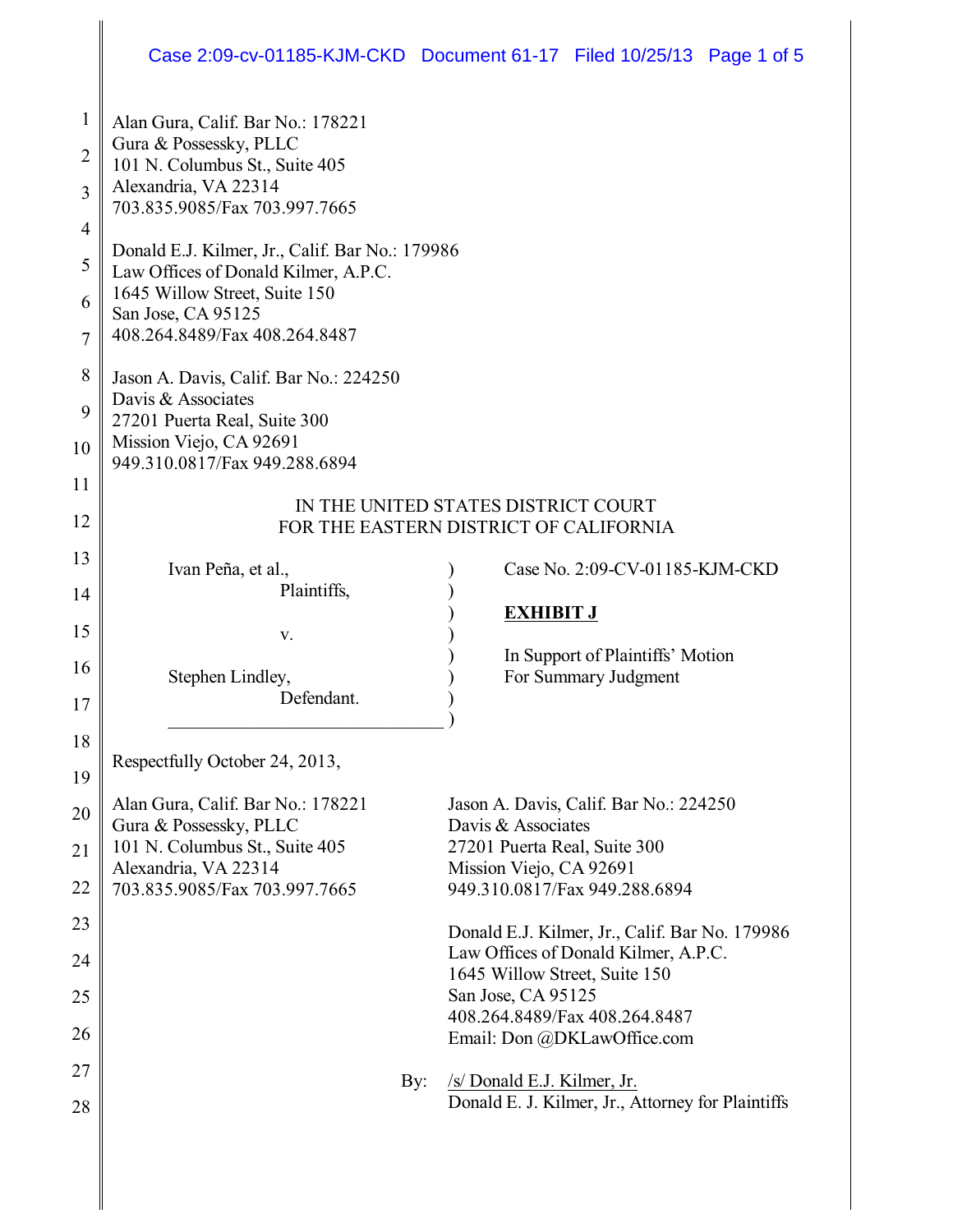## UNITED STATES DISTRICT COURT FOR THE DISTRICT OF COLUMBIA

| Civil Action No.08-01289 (RMU)  |
|---------------------------------|
|                                 |
|                                 |
|                                 |
|                                 |
| Civil Action No. 09-00454 (RMU) |
|                                 |
|                                 |
|                                 |

#### NOTICE OF EMERGENCY RULEMAKING

 The defendants respectfully note that, today, June 17, 2009, the Metropolitan Police Department ("MPD") adopted emergency rules establishing the District Roster of Handguns Determined Not to be Unsafe ("District Roster"). It is anticipated that the regulations will be published in this Friday's edition of the D.C. Register, 56 D.C. Reg. \_\_\_\_ (June 19, 2009).<sup>1</sup> A copy of the emergency regulations are attached hereto.

The emergency rules were adopted, *inter alia*, based on

 $\frac{1}{1}$ <sup>1</sup> Under District law, emergency regulations are effective immediately, and will expire in 120 days or the publication of a Final Rulemaking, whichever occurs first. *See* D.C. Official Code § 2-505(c).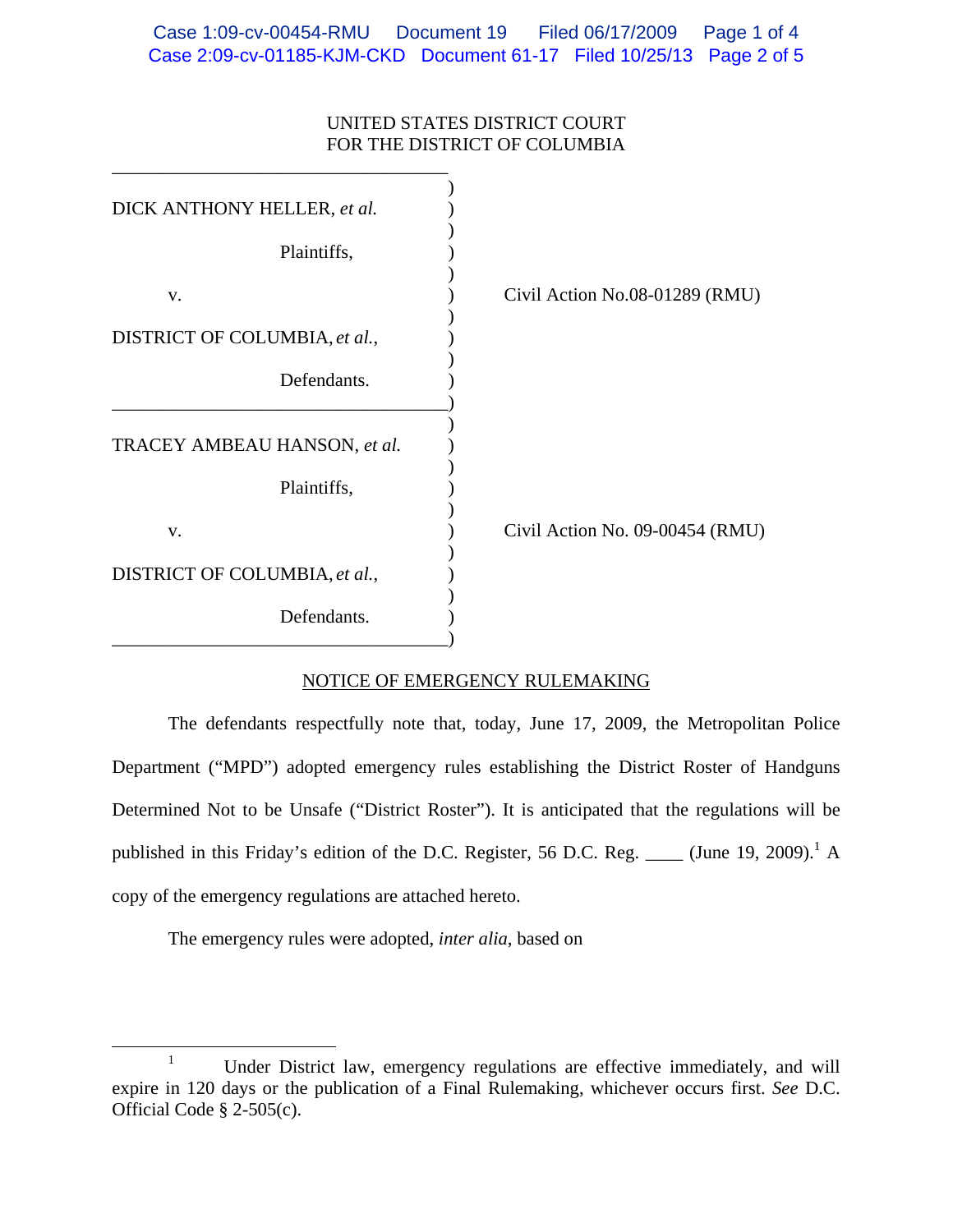# Case 1:09-cv-00454-RMU Document 19 Filed 06/17/2009 Page 2 of 4 Case 2:09-cv-01185-KJM-CKD Document 61-17 Filed 10/25/13 Page 3 of 5

1) recognition that California permits sale of firearms that have superficial differences to those firearms on its roster; 2) recognition that some handguns that have been placed on the California roster as safe handguns have been removed for administrative reasons not related to the handguns' safety; and 3) review of similar safe gun rosters maintained by Maryland and Massachusetts.

*Id*.

The emergency rulemaking "is necessary to . . . immediately clarify those firearms that

should be added to the [District Roster] to continue the District's compliance with [*Heller v.* 

*District of Columbia*, \_\_\_ U.S. \_\_\_, 128 S. Ct. 2783 (Jun. 26, 2008)] concerning a person's

constitutional right to legally possess a firearm in a person's home for the purpose of self-

defense." *Id*.

The regulations include within the District Roster handguns listed on similar rosters from

California, Massachusetts, and Maryland, "unless such pistol is an unregisterable firearm"

pursuant to D.C. Official Code § 7-2502.02. *Id*., 24 DCMR § 2323.2.

Moreover,

A pistol shall be deemed to be included on the District Roster of Handguns Certified for Sale if another pistol made by the same manufacturer is already listed and the unlisted pistol differs from the listed firearm only in one or more of the following features:

(a) Finish, including, but not limited to, bluing, chrome-plating, oiling, or engraving.

(b) The material from which the grips are made.

(c) The shape or texture of the grips, so long as the difference in grip shape or texture does not in any way alter the dimensions, material, linkage, or functioning of the magazine well, the barrel, the chamber, or any of the components of the firing mechanism of the pistol.

(d) Any other purely cosmetic feature that does not in any way alter the dimensions, material, linkage, or functioning of the magazine well, the barrel, the chamber, or any of the components of the firing mechanism of the pistol.

*Id*., § 2323.3.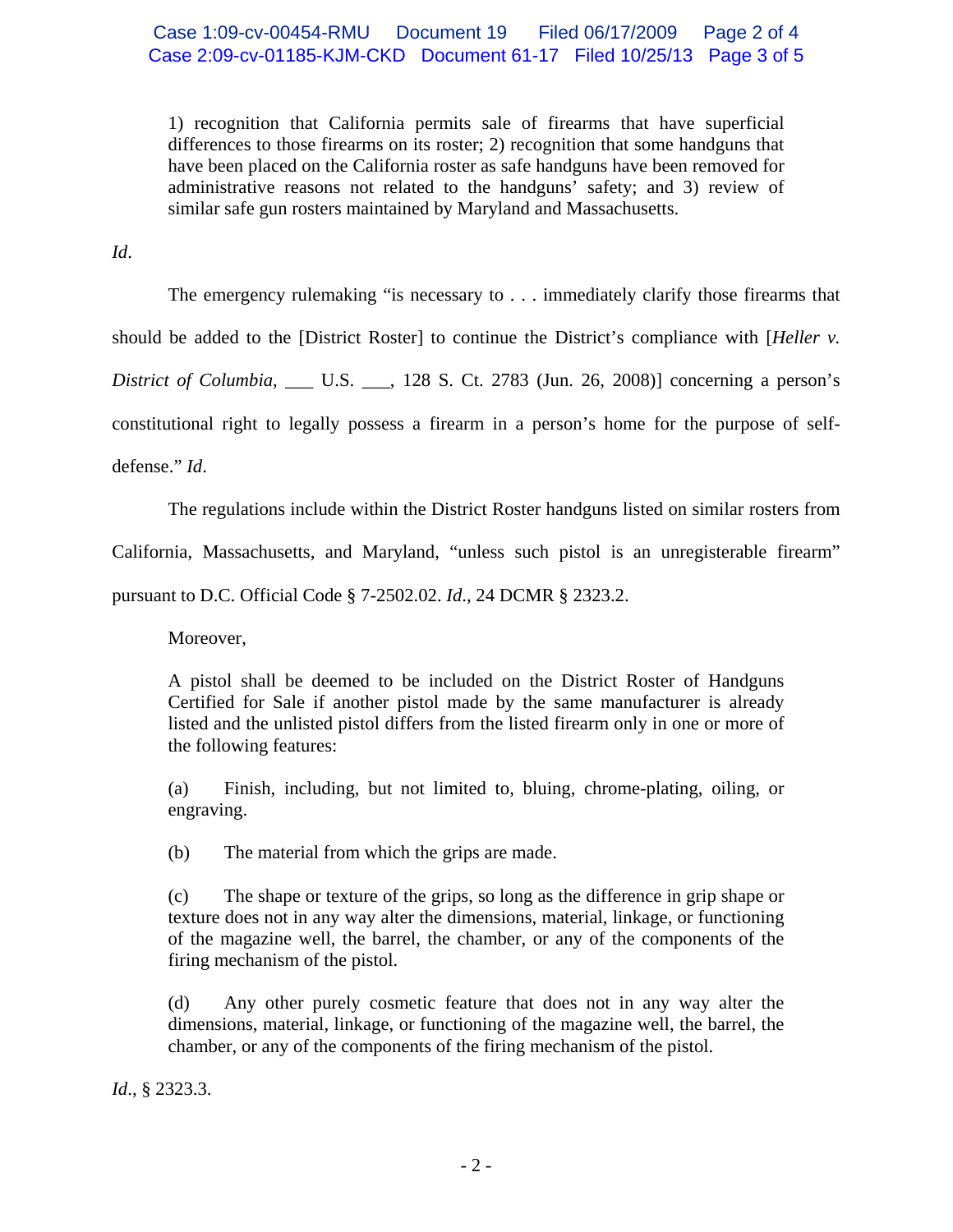## Case 1:09-cv-00454-RMU Document 19 Filed 06/17/2009 Page 3 of 4 Case 2:09-cv-01185-KJM-CKD Document 61-17 Filed 10/25/13 Page 4 of 5

Any denial of an application relying on § 2323.3 may be appealed in the same manner as any other denial of an application for registration may be appealed. 24 DCMR §§ 2323.4, 2323.5.

 Also today, the MPD sent letters to persons who previously had had their firearmsregistration applications denied, inviting them to reapply in light of the new provisions. To the extent the instant plaintiffs may not have yet received such letters, they are similarly invited to reapply.

 The District believes that these emergency regulations will render moot a number of plaintiffs' claims. Moreover, while the District worked expeditiously to correct perceived flaws in its firearms-regulation regime, the timing of that process was dependent on a number of factors outside the defendants' control, including potential action by Congress. In light of these developments, the District does not object to an alteration of the instant briefing schedule to allow plaintiffs to analyze and incorporate these new regulations.

DATE: June 17, 2009 Respectfully submitted,

 PETER J. NICKLES Attorney General for the District of Columbia

 GEORGE C. VALENTINE Deputy Attorney General, Civil Litigation Division

 /s/ Ellen A. Efros ELLEN A. EFROS, D.C. Bar No. 250746 Chief, Equity Section I 441 Fourth Street, N.W., 6<sup>th</sup> Floor South Washington, D.C. 20001 Telephone: (202) 442-9886 Facsimile: (202) 727-0431